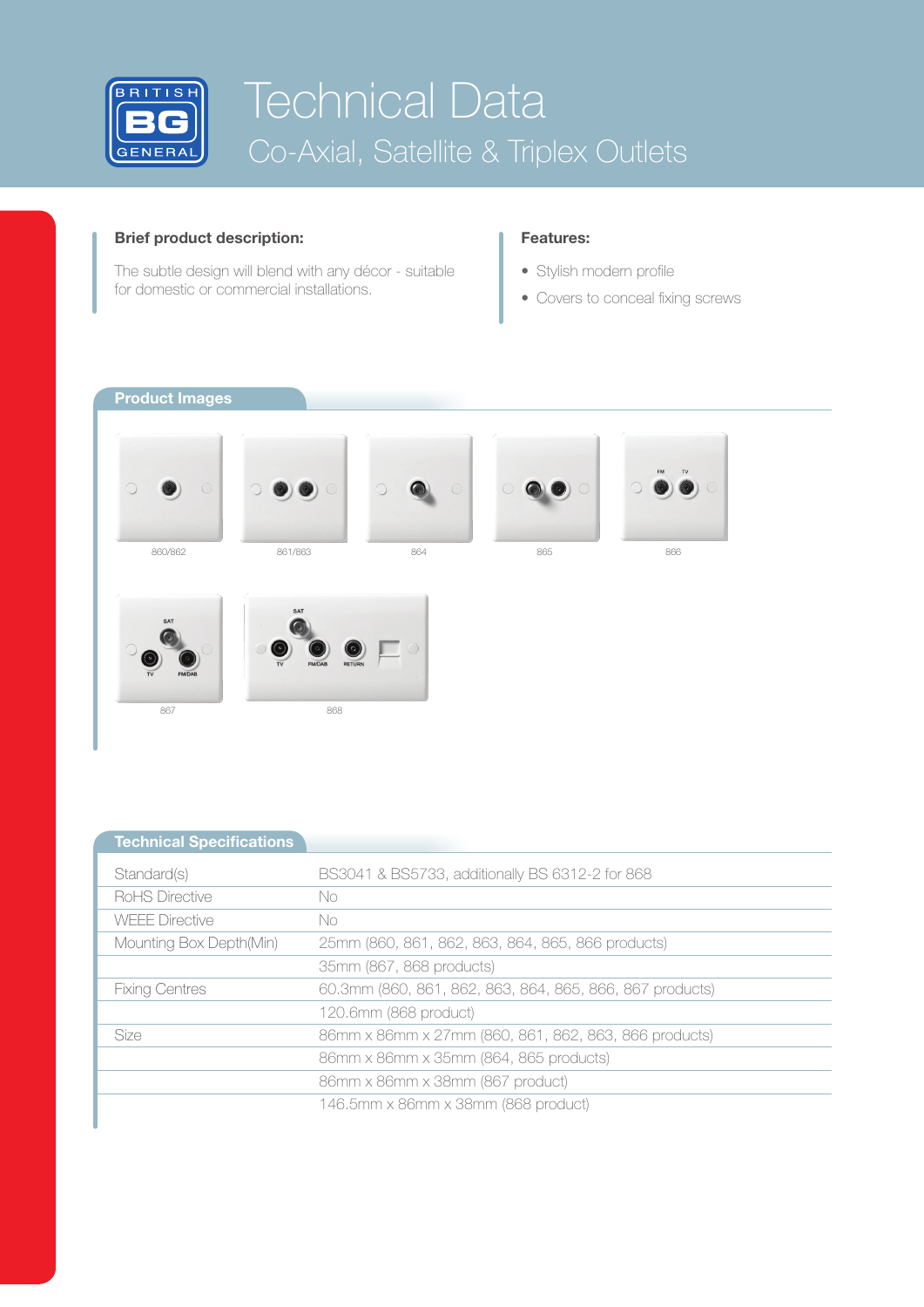# Co-Axial, Satellite & Triplex Outlets



# **Packaging Information**

| Description<br>Cat No. |                                             | Packaging Type |             |             | Pack Quantity |              |              | <b>Barcode</b> |           |           |
|------------------------|---------------------------------------------|----------------|-------------|-------------|---------------|--------------|--------------|----------------|-----------|-----------|
|                        |                                             | Product        | Inner Box   | Outer Box   | Each          | Inner<br>Box | Outer<br>Box | Individual     | Inner Box | Outer Box |
| 860                    | 1G Co-Axial Socket                          | Nexus PolyBag  | Nexus Inner | Nexus Outer |               | 10           | 100          | 5050765001960  |           |           |
| 861                    | 2G Co-Axial Socket                          | Nexus PolyBag  | Nexus Inner | Nexus Outer |               | 10           | 100          | 5050765001991  |           |           |
| 862                    | 1G Isolated Co Socket                       | Nexus PolvBag  | Nexus Inner | Nexus Outer |               | 10           | 100          | 5050765002028  |           |           |
| 863                    | 2G Isolated Co Socket                       | Nexus PolyBag  | Nexus Inner | Nexus Outer |               | 10           | 100          | 5050765002059  |           |           |
| 864                    | 1G Satellite Socket                         | Nexus PolyBag  | Nexus Inner | Nexus Outer |               | 10           | 100          | 5050765002080  |           |           |
| 865                    | 2G Sat & Co Socket                          | Nexus PolyBag  | Nexus Inner | Nexus Outer |               | 10           | 100          | 5050765002110  |           |           |
| 866                    | 2G Diplex TV/FM                             | Nexus PolyBag  | Nexus Inner | Nexus Outer |               | 10           | 100          | 5050765002141  |           |           |
| 867                    | 3G Triplex TV/FM/Sat                        | Nexus PolvBag  | Nexus Inner | Nexus Outer |               | 10           | 100          | 5050765002172  |           |           |
| 868                    | Triplex with BT outlet<br>& co-axial return | Nexus PolyBag  | Nexus Inner | Nexus Outer |               | 5            | 50           | 5050765002202  |           |           |

# **Weights & Dimensions**

| Cat No. | Description                                 | Dimension $(W \times L \times H)$ cm |                             |                                  | Weight (g) |              |              | $CMB$ (m <sup>3</sup> ) |
|---------|---------------------------------------------|--------------------------------------|-----------------------------|----------------------------------|------------|--------------|--------------|-------------------------|
|         |                                             | Product                              | Inner Box                   | Outer Box                        | Each       | Inner<br>Box | Outer<br>Box | Outer Box               |
| 860     | 1G Co-Axial Socket                          | $9.2 \times 9.2 \times 2.47$         | $12.5 \times 18 \times 9.2$ | 26 x 49.5 x 19                   | 72         | 754          | 8000         | 0.024                   |
| 861     | 2G Co-Axial Socket                          | $9.2 \times 9.2$                     | $12.5 \times 18 \times 9.2$ | 26 x 49.5 x 19                   |            | 754          | 8000         | 0.024                   |
| 862     | 1G Isolated Co Socket                       | $9.2 \times 9.2$                     | $12.5 \times 18 \times 9.2$ | 26 x 49.5 x 19                   |            | 754          | 8000         | 0.028                   |
| 863     | 2G Isolated Co Socket                       | $9.2 \times 9.2$                     |                             |                                  |            |              |              |                         |
| 864     | 1G Satellite Socket                         | $9.2 \times 9.2$                     | $15 \times 18 \times 9.2$   | 31 x 49.5 x 19                   |            | 804          | 8600         | 0.029                   |
| 865     | 2G Sat.&Co Socket                           | $9.2 \times 9.2$                     | $15 \times 18 \times 9.2$   | $31 \times 49.5 \times 19$       |            | 884          | 9400         | 0.029                   |
| 866     | 2G Diplex TV/FM                             | $9.2 \times 9.2$                     | $12.5 \times 18 \times 9.2$ | 26 x 49.5 x 19                   | 81         | 714          | 8400         | 0.024                   |
| 867     | 3G Triplex TV/FM/Sat                        | $9.2 \times 9.2$                     |                             | 18 x 22.5 x 9.2 37 x 49.5 x 23.5 |            | 1385         | 14600        | 0.043                   |
| 868     | Triplex with BT outlet<br>& co-axial return | $9.2 \times 15.2$                    |                             | 15 x 22.5 x 9.2 31 x 49.5 x 23.5 |            | 1040         | 11200        | 0.036                   |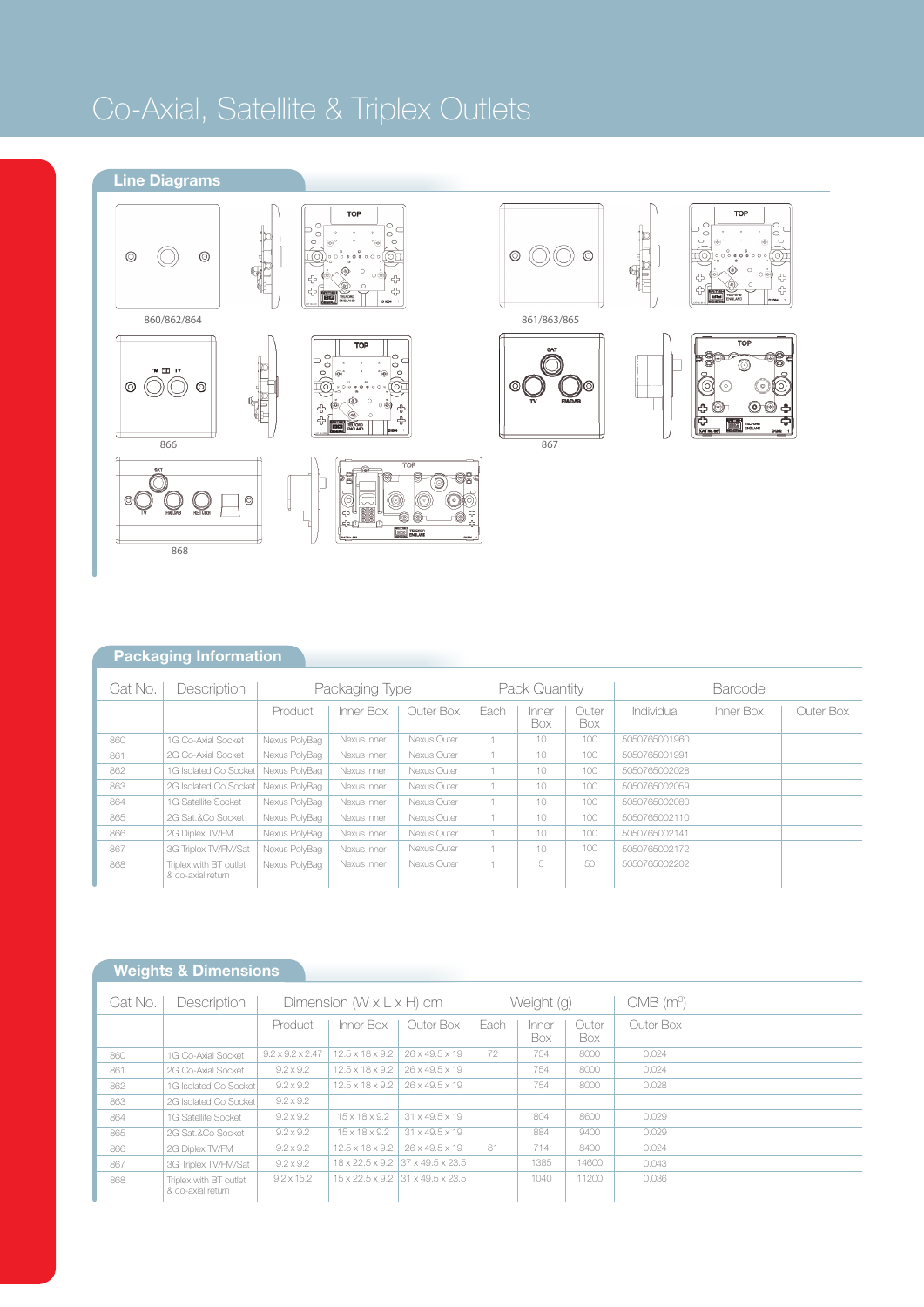# Co-Axial, Satellite & Triplex Outlets

## **Installation Information**

#### **Safety Warning**

Before use please read and carefully use in accordance with these safety wiring instructions.

To ensure a satisfactory operation these products should be installed by a competent person. If in doubt seek advice from a qualified engineer.

These products should not be installed into the same enclosure containing mains exceeding 50V. Avoid running the telecom cable within 50mm of mains electrical cable.

### **Socket Types**

**1. Non-Isolated** – Intend for use in installations with direct connection to the Aerial down-lead. **2. Isolated** – This type of co-axial outlet provides a safety installation between the Aerial

**Technical Helpline: 0845 194 7584 If in doubt consult a competent electrician.**

down-lead and the co-axial socket. These sockets are not suitable for use in systems where DC

signals are passed through the socket. For example, where masthead/headend equipment is controlled by receiver/decoder equipment).

**3. TV/FM Diplex** – This diplexer unit separates the TV and FM band signals from systems where both signals are combined on a single aerial down-lead.

#### **General Installation Instructions**

1) If using the new product to replace an old one, note the cable connections and wire up new product in the same way as the old one, with Earthing as stated in these instructions.

2) Ensure the mounting box (metal or patress) for either flush or surface mounting is the appropriate size for the product.

3) Route the cable through the most suitable entry point of the mounting box. If a metal box is used, a protective cable grommet should be used.

4). Strip the cable to the dimensions shown in the diagram opposite. (Fig.1)

5). Connect the inner conductor to the square terminal block and securely clamp the screening braid under the clamp, ensuring that there are no loose conductor strands that may cause

short circuits. To assist with the correct installation of this product please consult the appropriate wiring diagram.

6). When tightening the screening braid clamps ensure that the cable is firmly gripped and that the inner insulation is not squashed flat beyond a slight oval shape. Always tighten the terminal screws securely, but do not overtighten.

7) Carefully position the accessory into the wall box, ensuring that no wires are trapped between the plate and the wall. Do not overtighten the screws. (Fit screw covers + clip-on front-plate as appropriate)

8) Once work has been completed correctly, the product is now ready for use.

\* Note - If your installation uses a four lug metal mounting box, remove the top and bottom lugs or bend fully back.

#### **Connection Diagram For**

1 Gang Co-axial Socket, 1 Gang Isolated Co-axial Socket, Satellite F-Type Socket, and TV/FM Diplex Socket.



**Step 1**: Remove 17mm of outer sheath

**Step 2**: Twist screening braid back onto itself until 5mm long

**Step 3**: Remove 7mm of inner insulating sheath



#### **Connection Diagram For**

2 Gang Co-axial Socket, 2 Gang Isolated Co-axial Socket, and 2 Gang Satellite F-Type Socket and Co-axial socket.



**FIG.1**